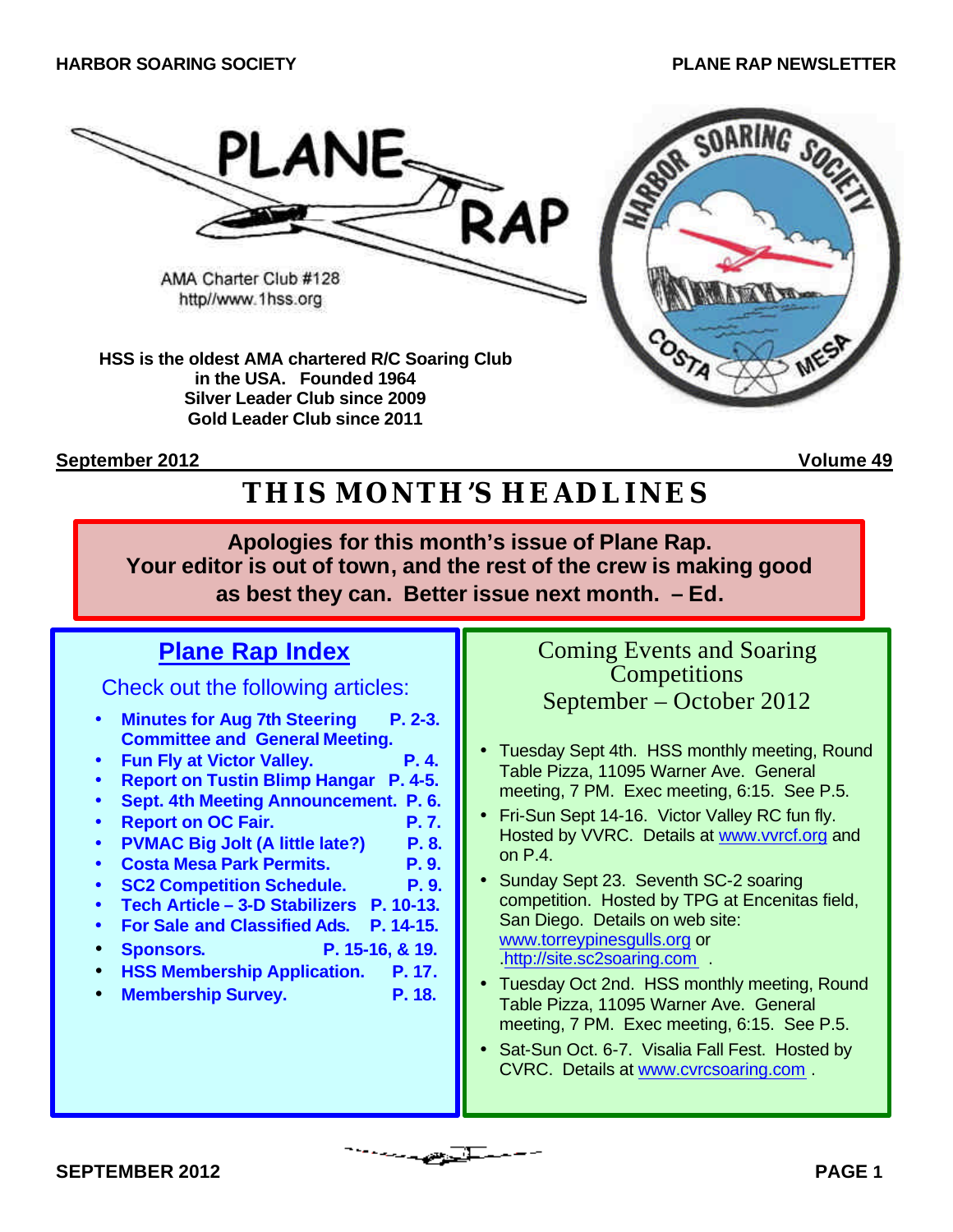#### **General and Business Meeting Minutes for 7 August 2012**

- **I. Business Session**: Meeting was held at Round Table Pizza in Fountain Valley, and was called to order at 6:15 p.m. by Executive Director Henry Smith III. Other Officers in attendance were Vice President Erv Szego, Executive Director Henry Smith III, Treasurer Dennis Anderson, and Secretary Ted Broberg. Also attending, Joni Whitsitt and Randy Wilbur.
	- A. John Rittenhouse brought up the future use of the Lighter Than Air Base; at a meeting he had at the AMA show at Oshkosh regarding this, he spoke with a Mr. Matthewson, and spoke with him about what our people are doing. He mentioned a presentation Henry 3 had at the hangar with County officials. He did a flight demo, and several of the group also flew his indoor plane. They were favorably impressed. The AMA has offered to assist us, in part by sending a follow-up letter to Mark Denny, indicating that we are a bona fide organization with a history of community service.
		- 1. Who shall send the formal request? John R. was chosen. Joni suggests keeping Larry Tougas and Tim Johnson informed. John will work with Henry on drafting the letter.
		- 2. AMA would like to know how wide an area of flying clubs we should include in our publicity/involvement. Consensus: District X membership, AMA contact persons. (See notes further during General Session.)

-- Note: Larry Tougas, Area X Vice President, has previously said he is interested in developing a West Coast AMA flying facility.

3. The County plans to get a new consultant for the next plan. Henry: "We need to get on that plan right away."

-- Henry mentioned that Mr. Denny has expressed his interest in model airplanes being included in the use of the Hangar.

- -- We need to have a person in Community Outreach who works effectively with the powers that be.
- -- John R.: We all must be together, on the same page; consensus of all the board.
- 4. Perhaps we might have interim activities to show the level of interest, such as an event like the R/CX or AMA convention.
- B. Henry recommends that we install a permanent safety fence. Henry also suggested possibly resurfacing the runway with DG. (Tabled until the General Meeting.)
- **II. General Session:** Called to order at 7:00 p.m. by President Walt Cloer. In addition to those named above, in attendance were Ross Thomas, Bob Voss, Mike Fox, Jesse Calleros, Karl V. Hawley, Sylvestra Whittington, Bruce and Linda Ellyson, Jim Sonnenmeier, Henry Smith 3, Greg and Nathan Stone (from OCRCC), and Jeff Greene.
	- A. Joni Whitsitt thanked all who participated in staffing the SCALE SQUADRON/AMA/HSS booth. The Fair management was very pleased with the booth, and want us back again. She suggests that we let our community officials know how our hobby is supporting community activities. The more they know of us, the better is will be. For example, Costa Mesa has a little booklet that tells about many of the opportunities for people to take part in interesting activities, and we would do well to have a place in it.
	- B. Henry Smith III: We have received a thank-you letter for our support in purchasing a brick in the AMA Walk Of Fame in their headquarters in Muncie, Ind. Included with the letter is a photo of our brick, with its caption and our club name.
	- C. Karl Hawley told about his work on the charging station. He ordered the waterproof steel box for the station. Alan McCarthy is the electrician who will do the installation.
	- D. Karl also mentioned the safety fence he had set up for the Fun Fly in May. It has since been removed. There was considerable discussion about this, and a possible future safety fence.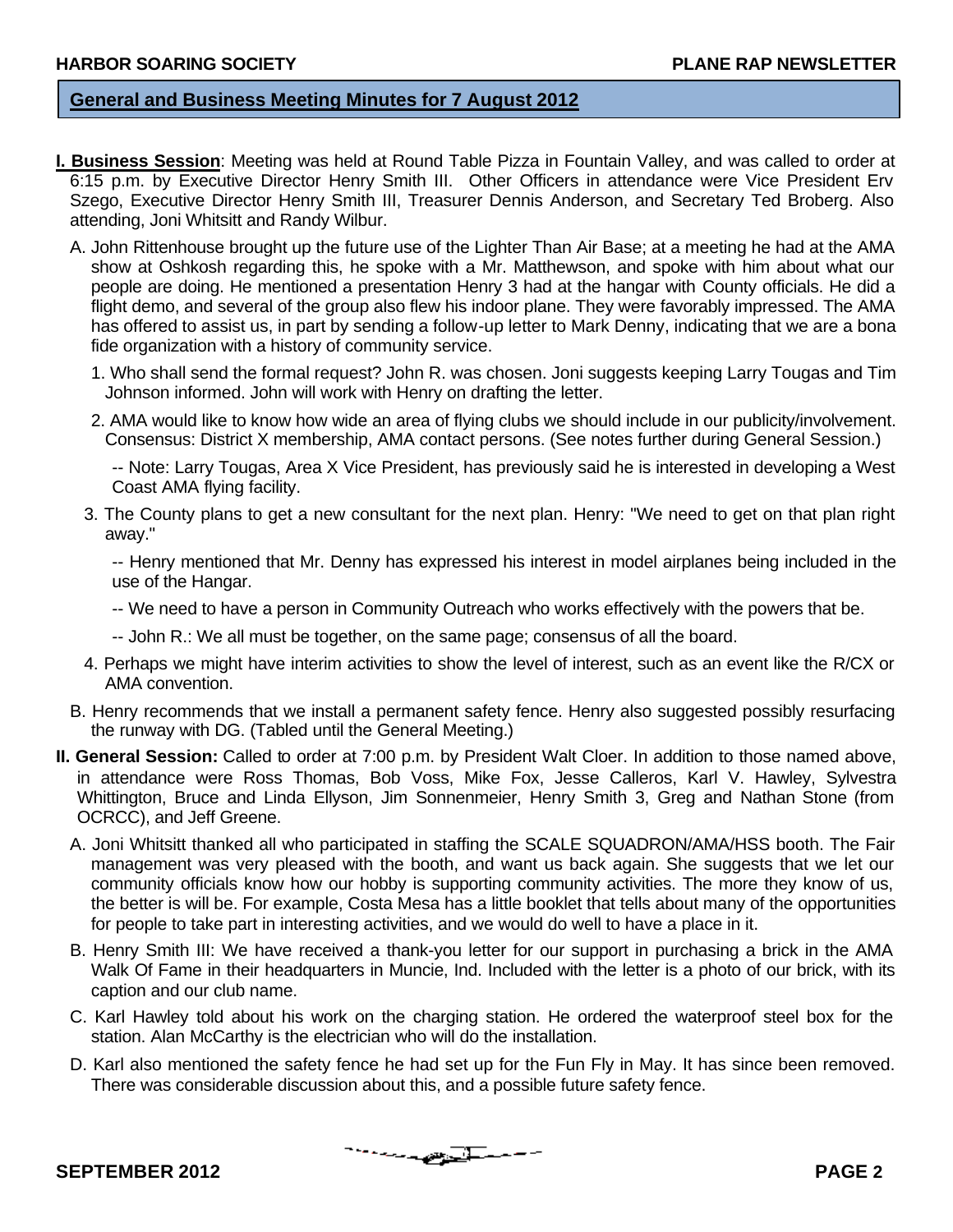#### **General and Business Meeting Minutes for 7 August 2012 (Continued)**

- E. Welcome to Greg Stone, president of the OCRCC flying club, who brought greetings from them. He'd like to have more "together" events. He and several of his members participated in our May Fun Fly and 3D demonstration. He mentioned some of the safety rules and features they have implemented. He gave a summary of their program. They require a Wings Certification for full flight qualification to join. Fire extinguishers and a Field Marshall must be present for anyone to fly.
- F. Karl told a bit about his work and experiences at the OCRCC Fun Fly last Saturday. He cooked hamburgers and hot dogs, and flew his Easter Basket/Homer Simpson plane! It was the delight of the show.
	- -- He also gave thanks to a flier named Victor and his friends, who groomed our runway.
- G. Walt suggested that any safety fence should be better-done. There was some discussion. We should have signs that state our rules. Henry 4 urged Walt to talk to the bench-fliers about their take-offs.

-- **ACTION:** Motion from Henry 3: Moved that we get bids from a fence contractor to put in a safety fence that meets the substance of the AMA safety regulations. He is willing to work on it. Seconded and Passed. This would require approval by the membership for a proposal.

- H. John R.: Regarding our effort to secure access to the Tustin Lighter than Air Base: The South hangar will be demolished. The north hangar is to be remodeled for multiple use. He and others have been working with the Or. Co. Parks and Recreation to articulate our hopes to be included in the proposal. John also met some of the higher-ups in AMA at the Oshkosh air-show, in Wisconsin… and laid some ground work toward getting AMA support for model flying here. John asked that any of us who have items of historic nature about our club forward information to the Club officers. (Please see the Business Session notes, above.) Contact Henry 3 or Walt.
- I. Joni Whitsitt: We want to contact all the District X AMA clubs of our aim. Jim Sonnenmeier recommends that we reach beyond District X, stating that Free Flight fliers are spread so thin, with so few places to fly indoors, that world-wide publicity is needed. World Free Flight records have been set in that hangar! R/C Groups should be informed.
	- -- Joni asked, "How many of you go to the AMA District X website? " (Very few.) "District X is the largest section of AMA. We should plug into this. "
- J. Ross announced that one of our older members, Don Ramsay, passed away this past Thursday. Don's been a member in HSS since the '80's. He succumbed to kidney failure. Born in Canada, he served in U.S. forces in Korea. Henry suggested that the club send condolences and flowers to the family. Ross will let his friends know when services will be held.
- K. Show and Tell:
	- 1. Erv Szego showed his 3 meter CRUSADER that broke up at that last RES contest. He's rebuilding it from the crash. It's his first build, and he's gaining skills and enjoying it .
	- 2. Henry III showed his De Havilland. "It's a Foamie, but not an ARF." He plans to fly it this weekend.
- **III. Raffle:** The Secretary has no more donations for raffle prizes. Have you anything to contribute? Tonight's winners were: Ace DIGIPACE 1 charger/discharger, chosen by Jim Sonnenmeier.; 41" Messerschmitt (donated by Bruce "Taz" Elllyson): won by Dennis Anderson.

Meeting adjourned at 8:35 p.m. Respectfully submitted, Ted Broberg, Secretary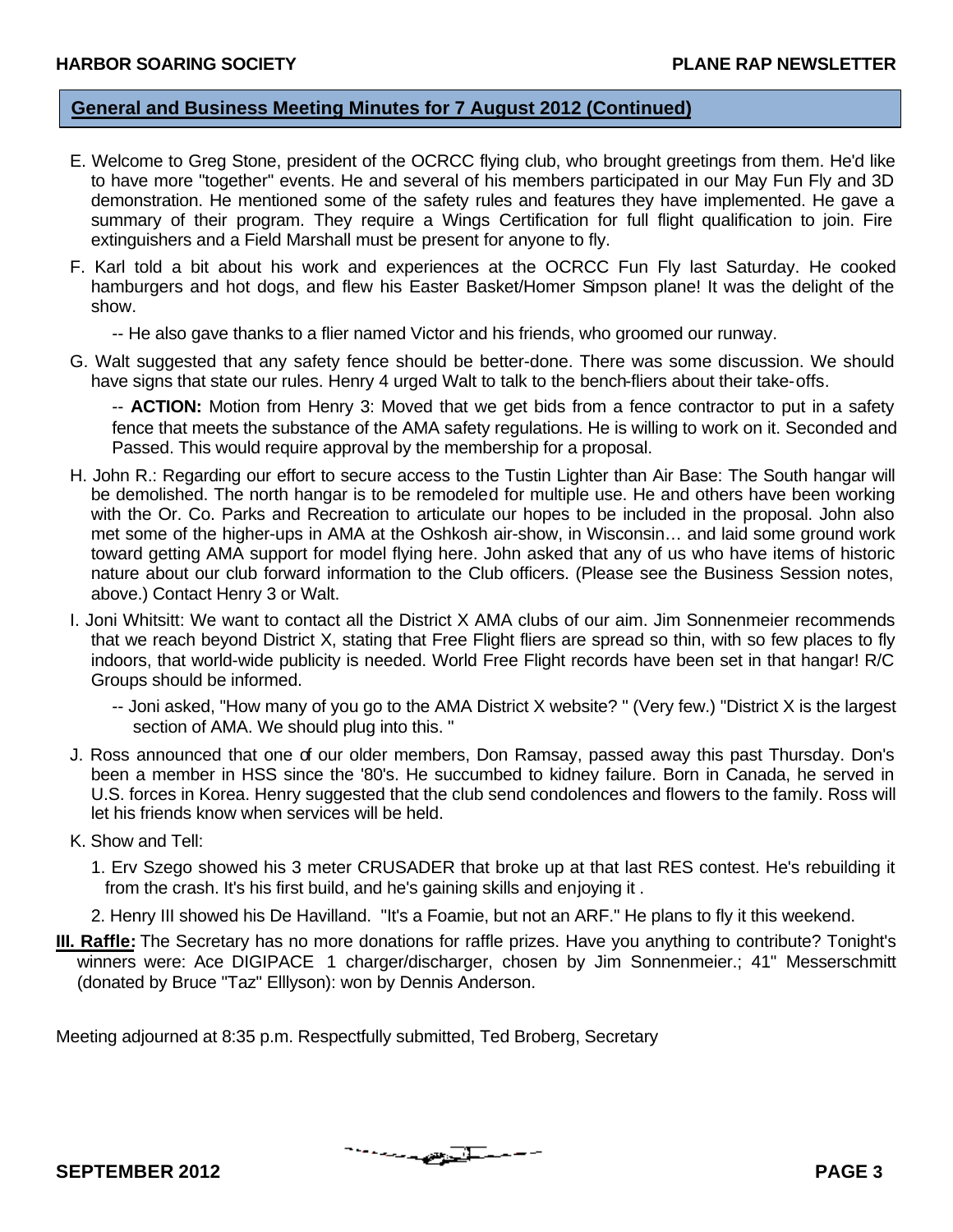#### **HSS Web Site Administrator**

Don Knight has been our web site administrator for nearly a year, and has done the best job of any in the position. Unfortunately, Don is leaving the area, and will no longer be able to fill the position. Therefore, we are looking for someone to take over. We have gone to extra effort to set up our site so that it can be managed by most anyone. That means experience in Hyper Text Markup Language (HTML) is not required. We have a simple seven page procedures manual for the site, and a separate two page manual for managing all the photos. Anyone that would like to entertain the idea will be provided with the manuals so as they can see how simple the task is, before taking on the position. All guidance and training will be provided. Contact Fred Hesse at a meeting, or fhesse@socal.rr.com, or 714-963-5838.

#### **September Fun Fly at Victor Valley RC Flyers**

VVRCF is planning to host a fun fly in September covering the  $14<sup>th</sup>$ , 15<sup>th</sup> and 16<sup>th</sup>. Here are their details.

This would coincide with "Hesperia Days" which is a celebration the town holds every year on the 15<sup>th</sup> with fireworks at Hesperia Lakes and a parade down through the middle of town. Because of our flying field location we can really enjoy the fireworks from our field.

This fun fly will include full access to our facilities including the Soaring area, a 550 foot paved RC runway and helicopter area. We encourage all types of aircraft except rockets and fuel burning jets (turbines). Ducted fans are OK. Detail on the facilities can be found at the Websites; vvrcf.org and nomotorflyer.com

Ronnie Espolt and myself will be staying at the field Friday and Saturday nights and we plan to have a barbeque available if people wish to bring things too cook. We have room for all sorts of self contained RV's and Andy-Gump's are on site. No potable water is available however.

We can make the Soaring facilities open to any level of operation we wish to pursue.

Rick Pearson, AMA# 9369, phone: *951-240-9704*

Downers Grove, IL

#### **Meeting Minutes for Tustin Blimp Hangar**

Over the past several years, HSS has conducted fun fly indoor flying events in the Tustin Blimp hangar. The U.S. Navy has had control over the facility, but is now considering the transfer of the property to the City of Tustin, to be converted into a regional park. The north hangar has been identified as a national monument which means it will be preserved. HSS has formed an action committee to look into the possibility of obtaining non-exclusive access to the Tustin Blimp Hangar for indoor model aircraft flying events. The committee is presently made up of John Rittenhouse, Henry Smith III, John Anderson, and Fred Hesse.

The action committee sees this as a possible opportunity to secure access for a variety of activities including future fun fly's, but more significantly, AMA regional and national competitions and ultimately maybe a world F1B event. An initial plan has been drafted that outlines our goal of placing model event planning of this facility in the hands of the Academy of Model Aeronautics (AMA) and/or the National Free Flight Society (NFFS).

The committee members were invited to a special on-site meeting with Orange County Parks Department Director Mark Denny on Friday July 20. The meeting was intended to outline the county's initial plans for land and hangar usage. It is recognized that the county plans can take many years to materialize, but we feel now is the time to propose our goals. Beyond completion of these plans, the facility could be used at present for indoor model flying, as no improvements are needed.

<u>the complete of the set of the set of the set of the set of the set of the set of the set of the set of the set of the set of the set of the set of the set of the set of the set of the set of the set of the set of the set</u>

The following minutes resulted from the meeting.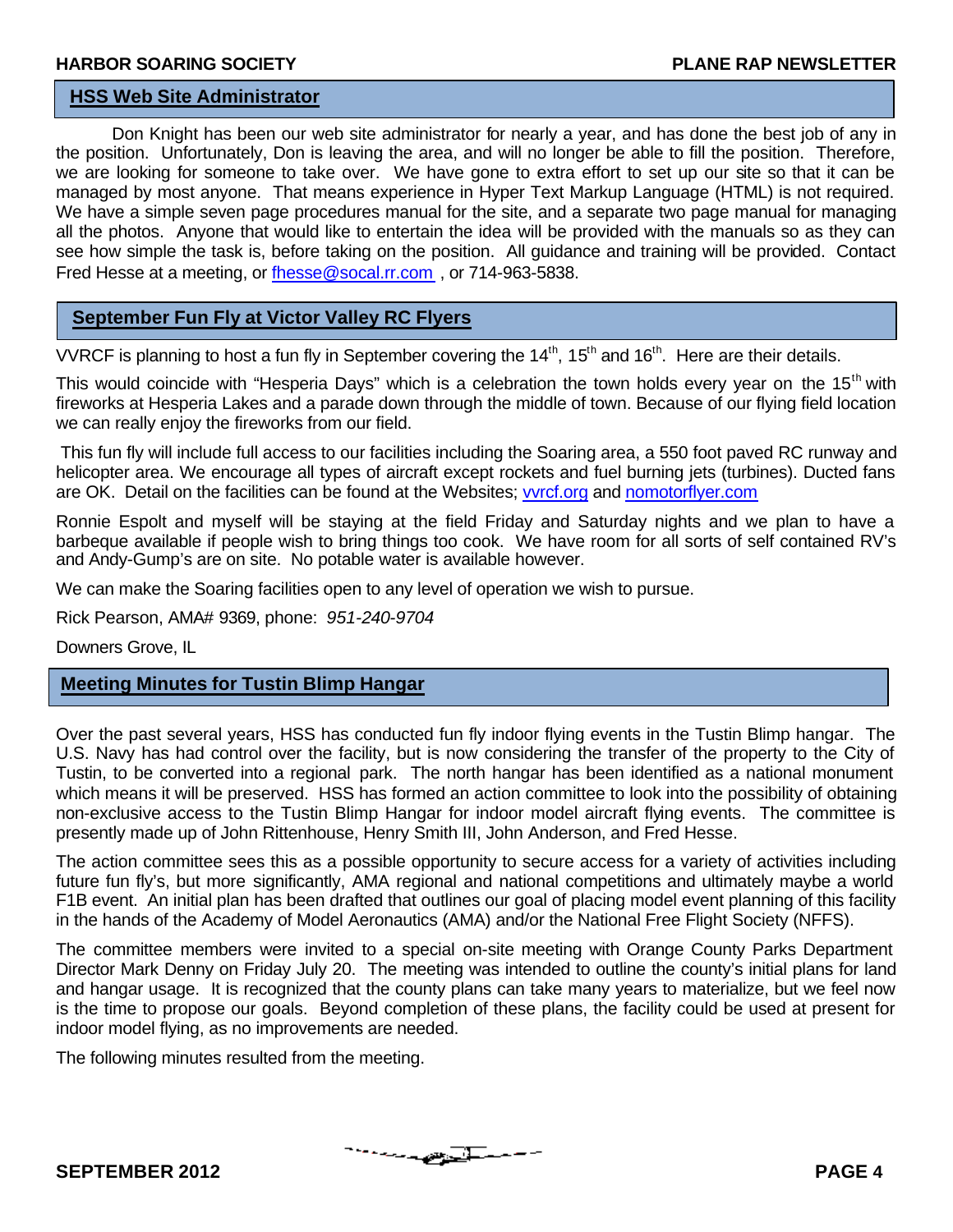#### **Meeting Minutes for Tustin Blimp Hangar (Continued)**

#### **Orange County Parks Department Meeting Minutes for 20 July 2012**

Rev: 29 July 2012

On Friday July 20<sup>th</sup> at 2 PM a special meeting was called by Mark Denny, Director of Orange County Parks Department. The subject was county usage plans for an 85 acre park and the north hangar at the Tustin Blimp Facility. The meeting was held outside and inside the hangar, and was attended by about 22 concerned individuals loosely associated with Friends of Harbors, Beaches and Parks (FHBP) a Newport concerned citizens group that assisted in organizing the meeting. Henry Smith III and Fred Hesse represented Harbor Soaring Society (HSS).

Attendees introduced themselves prior to the very excellent presentation by Director Mark Denny. Our feeling was that a majority of interests were centered on outdoor park planning, Not hangar use. One person asked about possible movie set use. Most others appeared to be concerned about jogging, walking, biking, Segway, and horse trail planning, and children's play areas.

Mark Denny then presented about six illustrated boards showing initial planning. These are available at http://www.ocparks.com/designprojects/default.asp?Show=TustinBlimpHangar%28FormerMCAS%29 . Mark described about  $6 - 8$  areas outside the hangar that were being considered. These began with a possible Olympic swimming facility and practice ice rink for the Anaheim Ducks hockey organization. These would be situated south west of the hangar near the south boundary of the park. Other areas were being considered for a lake, blimp landing apron north east of the hangar, children's play area, open areas for sports activities, jogging/bike trails around and through the park, picnic areas beside the hangar, and paved parking areas. Henry Smith brought up the possibility of an outdoor model aircraft flying area, reserved for small aircraft that would not exceed the 400 foot altitude limit imposed by John Wayne airport flight patterns.

Mark then discussed hangar usage. His comments were quite enlightening. He explicitly emphasized a variety of non-exclusive uses ranging from Rock concerts to catered club meetings to indoor model aircraft events. The hangar may be divided into about three areas, one for commercial blimps, and two for other activities. Any partitions inside the hangar would be moveable or removable to allow use of part or the entire interior. He commented that the present operations by AeroCraft (the company using the curtained area of the hangar) will continue for several more months which nets the Navy \$30,000 rent per month. There is also interest by Goodyear to use the area for annual flight certification inspections of the blimp located in Southern California.

After Mark's initial presentation, the group was invited into the hangar which was, of course, suitably impressive. Mark discussed details and fielded questions. Next, Henry Smith provided a flying demonstration with his electric powered Night Vapor model plane. Henry was quite charismatic and enjoined at least three of the group members to fly his plane. This made quite a hit. Fred Hesse provided a show and tell of a microfilm type rubber powered model. Model flying was warmly received by most everyone, who took photo and video images of Henry's plane.

Mr. Denny fielded questions about other ongoing projects at the Parks Department. Most of this centered on wildlife and use of trails and other park assets.

As Fred Hesse exited the facility, he stopped to speak with Mark Denny about what we might do next. He was very complementary to our goals, and agreed that our next step to develop AMA and local support would be proper. Henry spoke with Mr. Denny and explained the model aircraft community did not need anything from the Parks Department except access to the space. We don't need any improvements to the hangar. Water and electricity would be nice but not absolutely necessary.

Submitted by Fred Hesse, editor for HSS newsletter.

Reviewed and revised by Henry Smith, 23 July, 2012.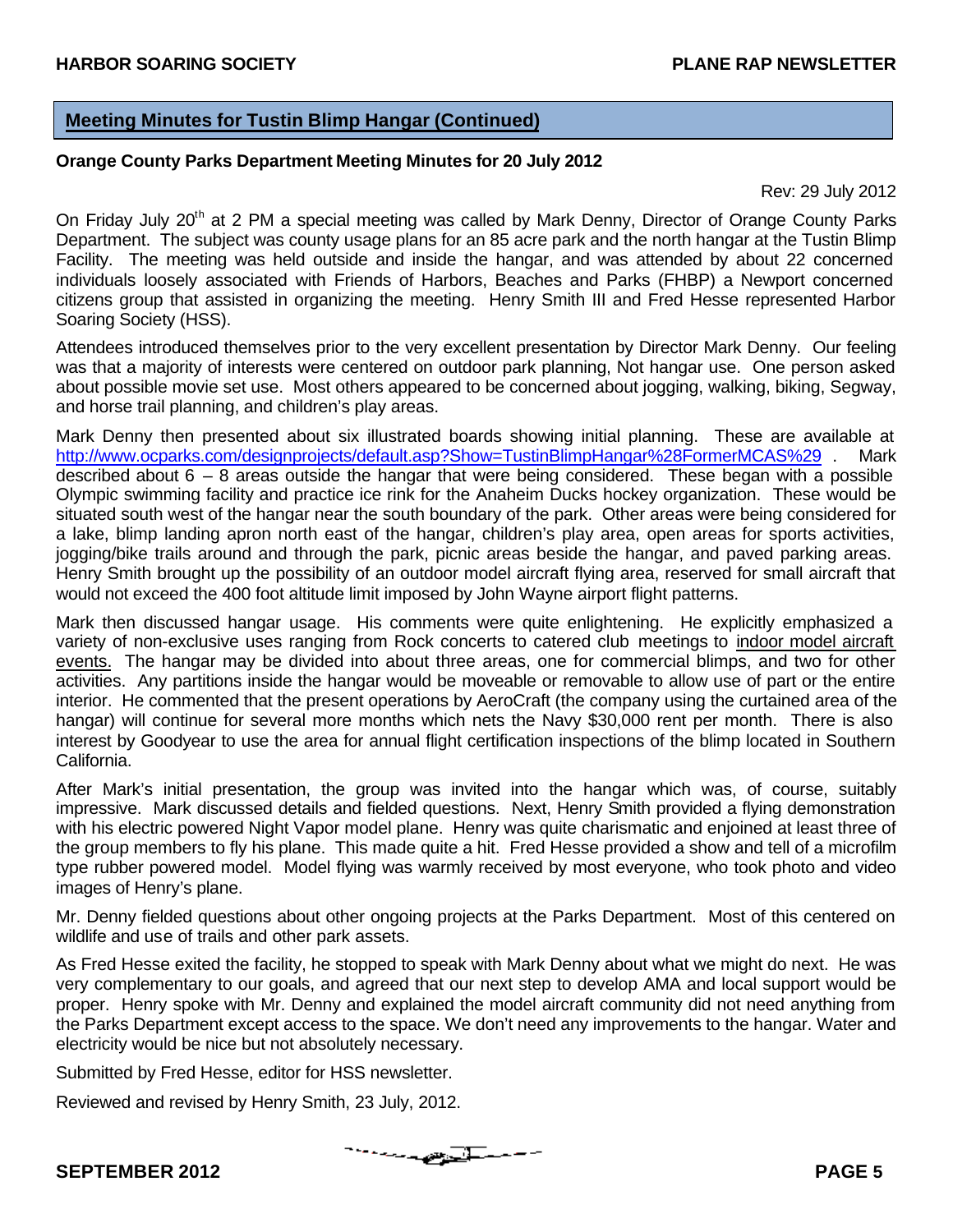#### **2012 HSS Membership**

Our 2012 HSS membership enrollment season is in full swing. A membership application and optional member survey is included in the last pages of this newsletter. These can be mailed in to our post office box shown on the last page, or given to a club officer. Alternately, HSS and AMA membership applications can be obtained from any club officer, or available on our club web site at **www.1hss.org**. Applicants must be members of the AMA prior to joining HSS. **AMA and HSS applications received during October – December 2012 are good for all of 2013 as well**. AMA Membership applications can also be obtained at the AMA web site **www.modelaircraft.org** , download document No. 902 from the publications page. Or you can apply on line. If you renew your AMA membership online, be sure to print the receipt that they provide as proof that you paid. And, don't forget your City of Costa Mesa Flying Permit. Details are shown on pages 8 of this newsletter.

#### **AMA District X Website**

The following is taken from the July 2011 edition of "AMA Today", the electronic membership newsletter.

AMA District X Vice President Lawrence Tougas wants to invite AMA members from all districts to enjoy District X's new website. "We have a lot of great articles in our blog, plenty of pictures in our photo albums, and a spot where you can learn more about our associate vice presidents and myself," says Lawrence, District VP. All of the information is at www.ama10.org. Why not consider helping your district with its website?

#### **General Meeting Announcement For September 4th, 2012**

The next club meeting is Tuesday September 4th, 2012, at ROUND TABLE PIZZA, 11095 Warner Ave. & Euclid (North-east corner) in Fountain Valley. Phone number is (714) 839-0276. The Family Night rate is allyou can-eat pizza, plus one salad bar, for \$6.99. Fountain drinks are an additional \$1.99, self-service, or \$2.99 per liter. Beer and wine are available. Bring your wife, family, friends, etc. Bring your favorite plane for showand-tell. There will not be a raffle, due to a shortage of donations. The location is shown in the map below. The executive/steering committee meeting begins at 6:15 PM.



**SEPTEMBER 2012** PAGE 6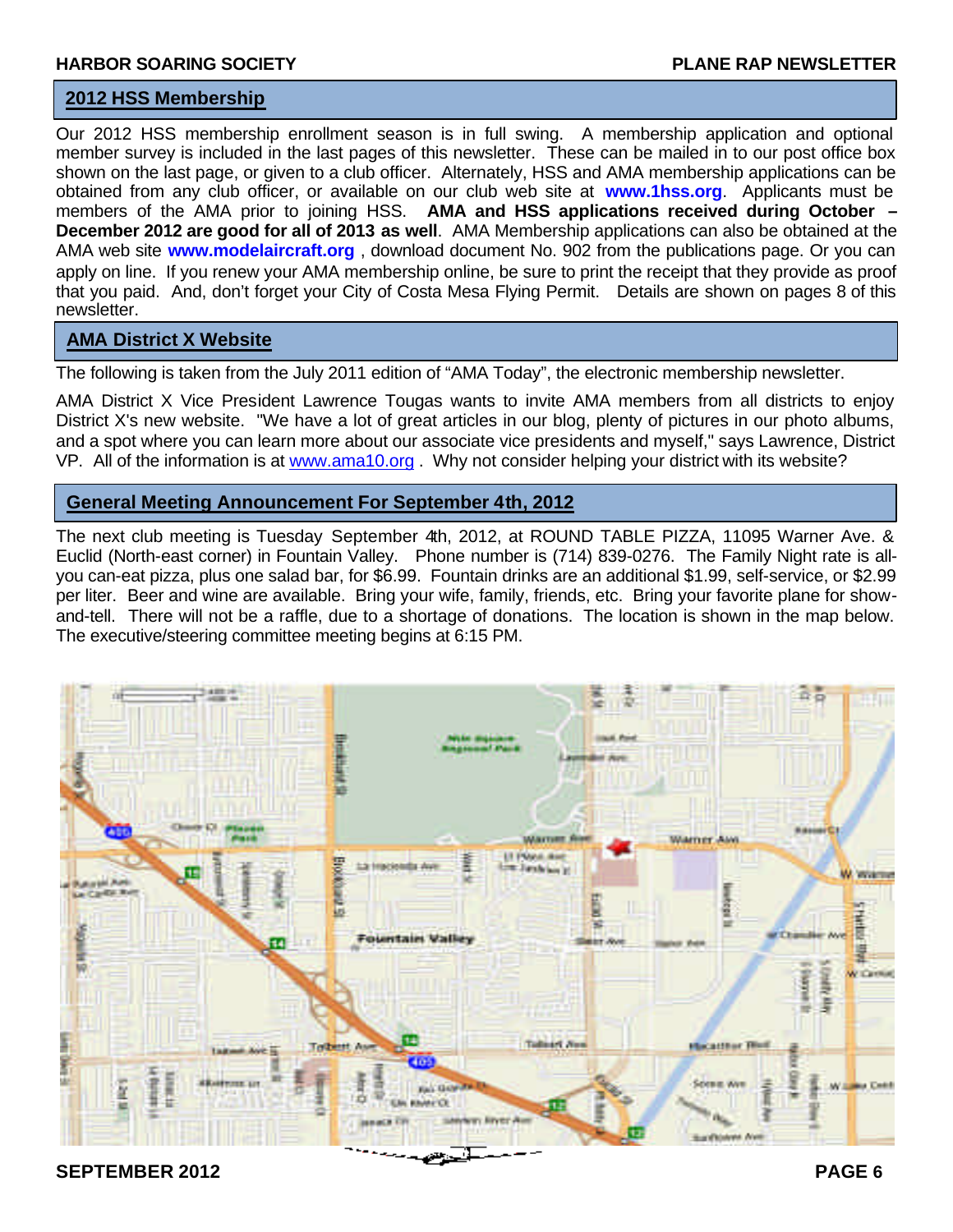#### **Orange County Fair**

HSS and Scale Squadron of Southern California assisted Joni Whitsitt with her booth at the Orange County Fair on Friday July 20 through Sunday July 22. HSS members included Roger Nahas, Ted Broberg, Henry Smith III, Erv Szego, James H. Jones, and Rob Askegaard. Unfortunately, your editor did not obtain a complete list of HSS members that assisted. Apologies to those that he missed.

The event was loads of fun, and we usually had a large group constantly clustered around our booth.

Above right is Ted Broberg working his "Flyer on a Wire" for a young gentleman, with Roger Nahas in the background explaining the RealFlight Simulator to a young lady. Middle right shows Roger with a couple of young ladies trying the simulator. Bottom left is Henry Smith III explaining RC to a guest, and bottom right is again, Ted Broberg and a young gentleman checking out the Flyer on a Wire.

Photos courtesy of Ted's friend, Bill Weymouth, whose photos accidently captured a disproportionate collection of young ladies interested in model aviation. Way to go, Bill.

Thanks. – Ed.





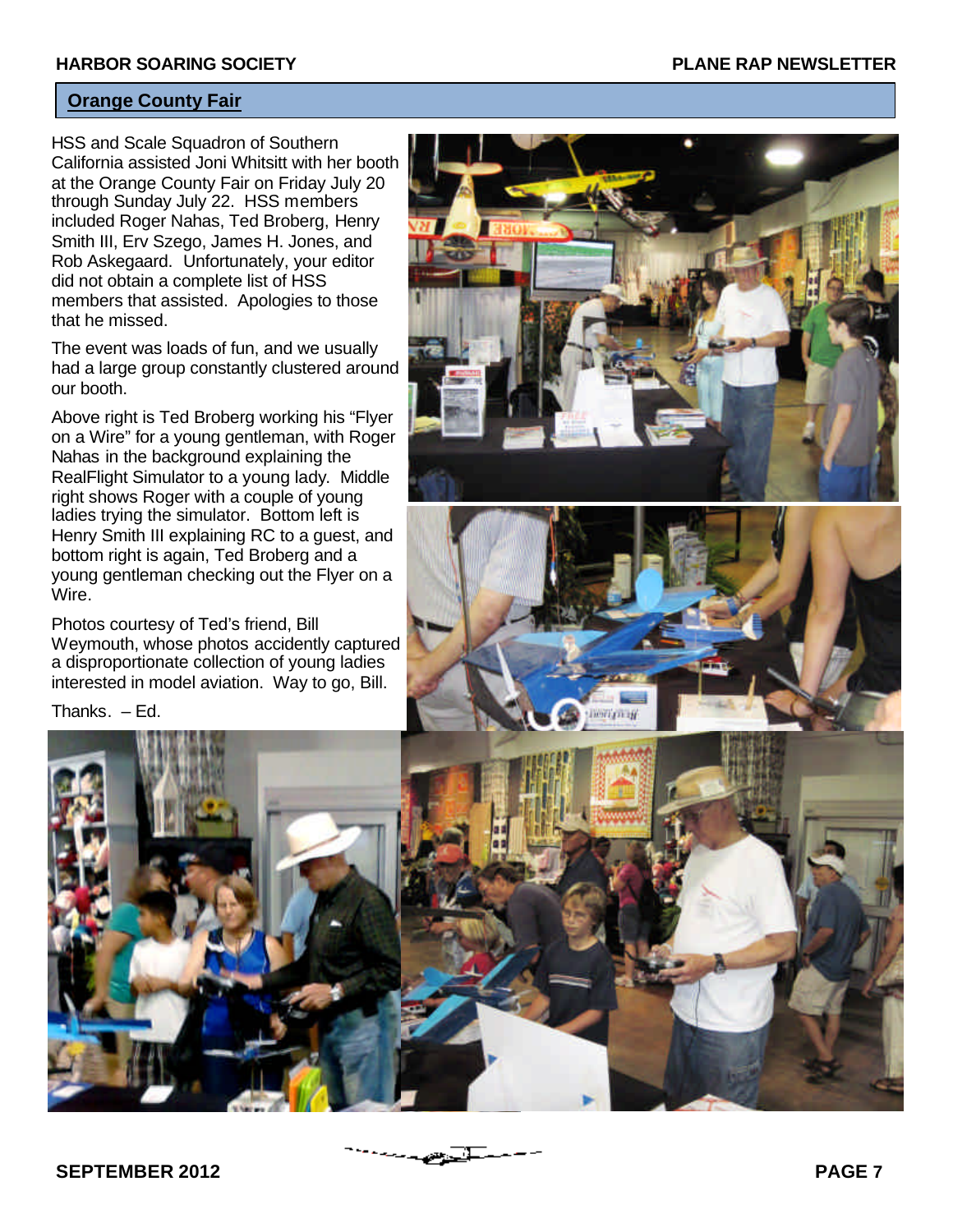#### **2012 Park Permits Available Now**

Robert Staples has sent us the announcement (below) stating that City Flying Permits for 2012 are available now for \$20 per year. Remember to bring your new AMA license. Note that renewal by mail is now allowed. Submit application (available on line), copy of AMA license, and payment.

#### **RENEWAL NOTICE:**

The City of Costa Mesa will be accepting renewals for the 2012 Flying Permits beginning Monday, October 24, 2011, at the following locations:

Costa Mesa City Hall (77 Fair Drive, Costa Mesa 92626) –  $3<sup>rd</sup>$  floor Recreation Counter, during regular business hours from 8:00am – 4:30pm (excluding City observed holidays). Call 714-754-5300 for details.

Temporary permits are issued at the Downtown Recreation Center (1869 Anaheim Avenue, Costa Mesa 92627) between the hours of 10:00am – 1:00pm on Saturdays. For information, call 714-327-7560.

**Joyce M. Santos** Administrative Secretary - City of Costa Mesa - Recreation Division 77 Fair Drive, Costa Mesa 92626 Phone: 714-754-5009 Fax: 714-754-5166

Note that to fly at Fairview Park you need the above permit, liability insurance (preferably AMA), and you need to follow City of Costa Mesa Ordinance No. 07-01, City Regulations for Issuance, Suspension and Revocation of Permits to Fly at Fairview Park, Academy of Model Aeronautics Safety Code, and the Fairview Park Flying Field Rules which are all posted at Fairview Park and on our web site at www.1hss.org . You do not need to be a Harbor Soaring Society member (but it is good to have you join us).

#### **Some of This Year's Soaring Events**

The following is a preliminary alert to coming soaring competitions. Further details will be posted as soon as possible.

- Nats Muncie Indiana July 28- Aug 7 Soaring Masters Sept 21-23
	-

- 
- Wilson Cup CVRC Sept 9 Visalia Fall Fest Oct 6 & 7

#### **SC2 Competition Schedule for 2012**

Here is the schedule for your Southern California Soaring Clubs (SC2) monthly contests for 2012. Check the SC2 web site at http://site.sc2soaring.com for further details and competition results. Check individual club web sites for directions to their flying field.

- February 26, 2012 hosted by SWSA August 19, 2012 Hosted by ISS
- March 18,2012 Hosted by VVRC (Cancelled) September 23, 2012 Hosted by TPG
- April 22, 2012 Hosted by SWSA October 21, 2012 Hosted by TOSS
- 
- 
- July 22, 2012 Hosted by DSH AT ISS Hosted by SULA & DSH AT SULA
- 
- 
- 
- May 20, 2012 Hosted by HSS AT SWSA November 18, 2012 (Rain Day) Hosted by VVRC?
- June 17, 2012 Hosted by SULA December 2,9,16, 2012 (No points)

SWSA - Silent Wings Soaring Association - West Covina – www.silent-wings.org VVRC – Victor Valley RC Flyers – Victorville – http://www.vvrcf.org ISS - Inland Soaring Society - Riverside – www.glideiss.us TPG - Torrey Pines Gulls - Torrey Pines, San Diego – www.torreypinesgulls.org TOSS - Thousand Oaks Soaring Society - Thousand Oaks – www.toss.freeservers.com SULA - Soaring Union of Los Angeles - San Pedro – www.sulaclub.org HSS – Harbor Soaring Society – Cost Mesa – www.1hss.org

DSH – Downey Soar Heads – Downey

The year end final results for 2011 are available at web sites: http://sc2soaring.com and www.1hss.org .

The Secretary Services of the Services of the Services of the Services of the Services of the Services of the

#### **SEPTEMBER 2012** PAGE 8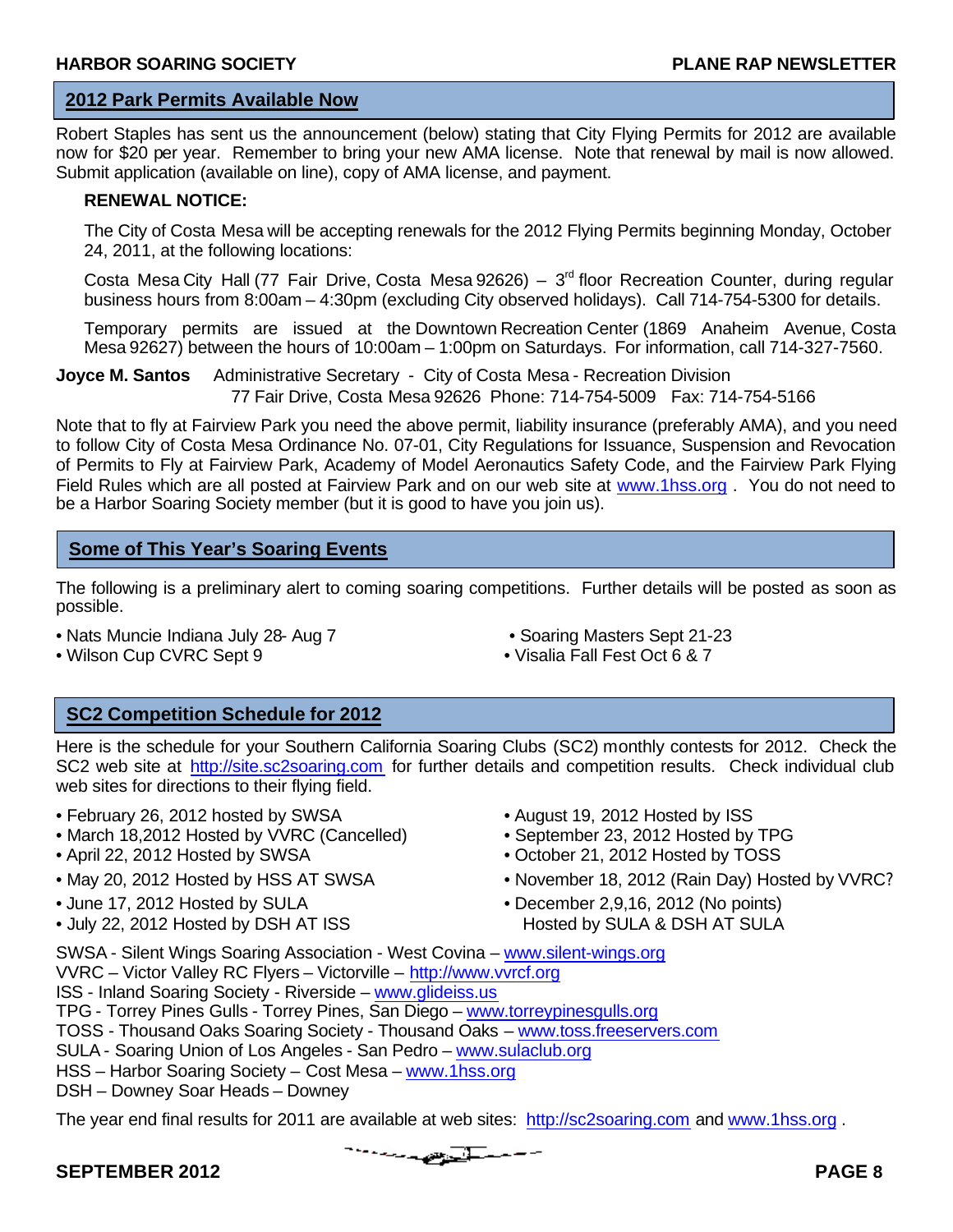**flying Field**

#### **Tech Article – Using a 3-D Aircraft Stabilizer**

#### **By Roger Bohn May 6, 2012**

There is a lot of interest in the latest generation of stabilizers (multi-axis gyros) for aircraft. The old stabilizer technology was based on sensing the location of the horizon, and apparently worked erratically or not at all on cloudy days, at night, etc. The newer products use totally different technology, namely tiny accelerometers using MEMS technology (microelectromechanical systems, which are made using semiconductor manufacturing methods). MEMS accelerometer sensors are quite powerful – they are what made the Wii controller so amazing 5 years ago, and all airbags now use them to decide whether and when and how to fire.

**Summary:** These things rock! They automatically compensate for wind gusts, unstable air, and even for engine torque on takeoff. They also make hands-off flying possible for short periods, e.g. if you have to turn around to say something clever to a friend. BUT they are not 100% reliable. And some purists don't like them – just like expo, mixing, and other electronic goodies, stabilizers reduce the skill needed to fly decently.

#### *What products are out there?*

Two of the powerful and relatively cheap solutions on the market now are by Feiyu Tech. Eagle Tree is also about to come out with a unit which at least on paper looks superior.

FY-20A was Feiyu Tech's first dedicated stabilizer. Now available for about \$75. It's the only one I have used, so far.

FY-30A is their new unit. Available for about \$125. It's supposed to have much better performance, it can be used to stabilize a camera, and it can be re-flashed when software upgrades come out. It also outputs pitch and roll angle data via a data port, which is useful for FPV flight and for autopilots.

Eagle Tree is coming out with another one, the Guardian. It's expected to sell for about \$75, and be more powerful (and considerably smaller) than the FY-30A. It's due to reach stores "late Spring" which I hope means by June 30. As soon as it becomes available, I expect it to push Feiyu Tech out of the market or to much lower prices. Keep that in mind when you make your buying decisions.

Some other manufacturers also have these devices, but AFAIK they are more expensive and not used as much. Stabilizers are also built-in or options for most autopilots. For example, Eagle Tree has a "Guardian Expander" for its popular data logging system (\$55). Feiyu Tech has several autopilot systems that incorporate stabilization.



http://www.dronesvision.com/feiyu-tech-fy-30a-3-axis-imu-stabilization-camera-stabilization/ http://www.eagletreesystems.com/images/guard-float-large.jpg

المتعصبات

#### **SEPTEMBER 2012** PAGE 9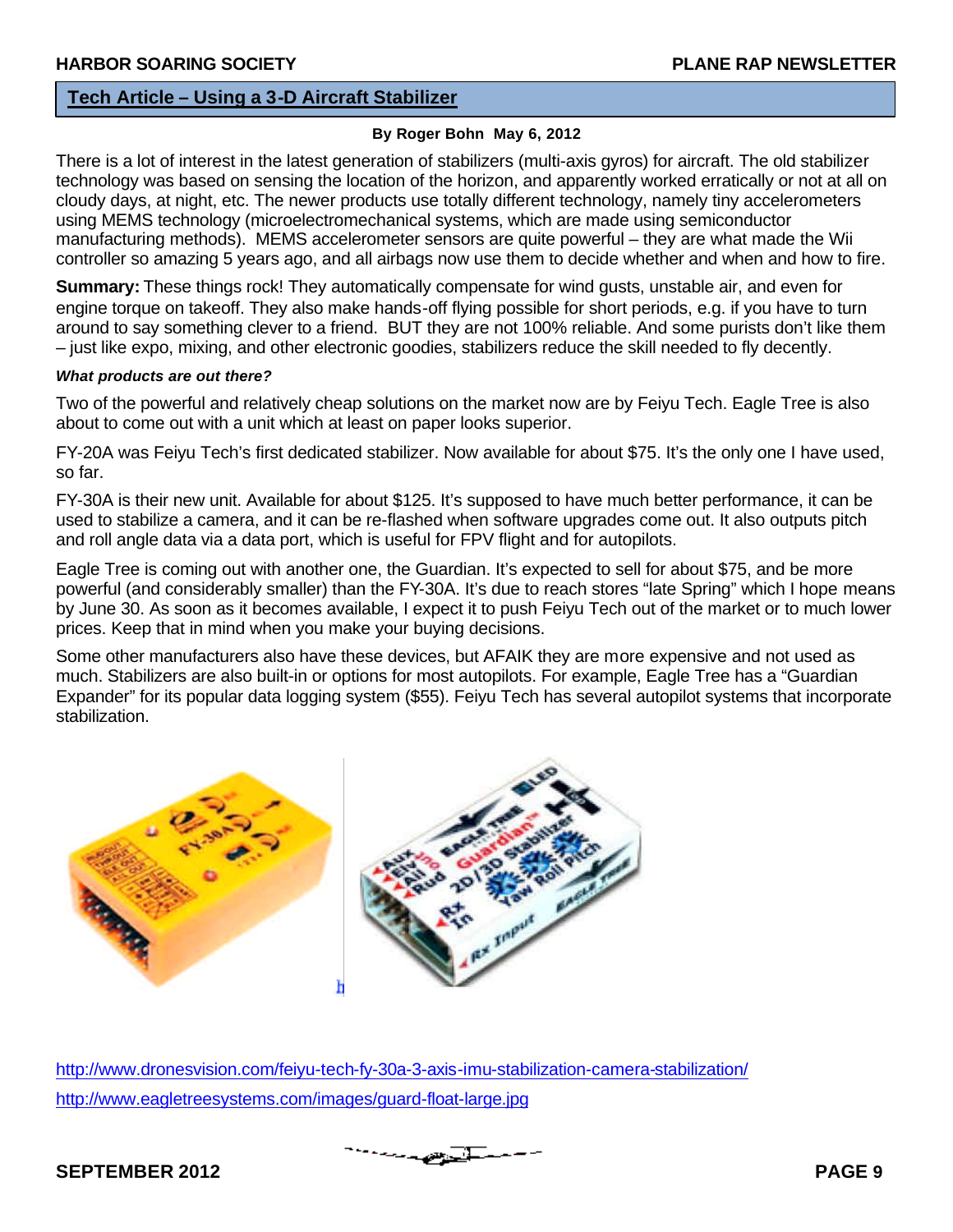#### **Tech Article – Using a 3-D Aircraft Stabilizer (Continued)**

#### *Do they work?* **flying Field**

The short answer is "Yes." The rest of this note is my "long answer." Remember I've only used the FY-20A so far. Jim Bonnardel reports that the FY-30A is indeed superior, but I also talked with another club member who crashed with an FY-30A on its maiden flight. So some of my cautions about setup at the end of this article still apply.

**3 modes of operation.** This is the key to these devices, so I'll try to explain clearly. Control the FY unit with a 3-position switch, which needs its own channel. The first position is "off," the second is "3-D mode," and the third goes by various names including 2-D, but amounts to "straight and level flight (S&L)." The 3D and S&L modes are completely different behaviors – it's like having two different personalities.

The first and most important mode is "off." Be very sure this works when you start out, because if anything goes wrong, you can go back to normal flying. There's a "quirk" in the FY units that means the "off" mode does not always work – I will explain later.

The mode that I mostly use is the 3D mode. This uses the gyros to sense, and compensate for, any noncommanded changes in pitch, roll, or yaw. You still fly the aircraft normally, and it responds normally to your control sticks. But acrobatic maneuvers are much smoother, landings track very well, and so forth. I am now at the point where I customarily fly in this mode for about 80% of my flight time.

Here's an example of what 3D mode does. Most aircraft have some adverse yaw when banking, which we either control by hand with the rudder, or use mixing to add rudder automatically. With a stabilizer, adverse yaw is automatically compensated for. When you roll right, any attempt by the aircraft to yaw left is countered by automatic rudder movement.

The S&L mode is intended for emergency recovery, and hands-off flying. Let go of the sticks, and the aircraft will recover from whatever it was doing and fly straight and level. You can also work the sticks to turn or climb, but only very slowly. For example to turn, you have to hold the stick hard over, and keep it there.

#### *Bugs and problems*

The FY-20A has some problems. Most serious, it has twice behaved in ways I cannot explain. (One of them was this week.) The temporary solution is to turn it Off and land asap. Size of the unit is a bit large for small aircraft. (Jim just cut a hole in his foamy!) Physically installing and removing is awkward, so you need another \$100 unit in each plane.

**Gain adjustment and control oscillation:** If the gain on any channel is too high, the corresponding stabilizer will "hunt" back and forth around the proper setting. This works the heck out of the servo, and puts stress on the airframe. The gain is adjustable on the ground, but the best gain setting depends on the airspeed. (The new Guardian unit will have gain partially adjustable in the air.) So I have my gains set to be OK normally, but at top speed and especially in a power dive, I get aileron oscillation (looks like flutter) when in 3D mode. So I'm trying to train myself to turn the unit Off before going to high speed. Note that it's the airspeed that matters, not the power level.

**Servo wear and power consumption.** When the stabilizer is on, it is constantly making tiny adjustments to the servos. You can hear this on the ground – if there is any wind blowing at all, you'll hear servo movement even if it's too small to see. This supposedly increases power consumption on the BEC, and may cause servo wear. I don't know much about servos, and don't know if this is real. When I switched from Spectrum to Hitec with telemetry, I decided I needed an external BEC on all my models anyway, so power consumption has not been an issue for me. (Current draw of the FY-20A itself is spec'd at 52ma at 5 v.)

S&L mode is somewhat **sensitive to airspeed**. As speed increases, you will start to climb. The technical reason is that the accelerometers can measure attitude, but not changes in altitude. At a fixed attitude, more airspeed = more lift = climb. This is inherent in the physics of flight. Only a true autopilot can deal with it (one which keeps track of the barometric altitude). I explain some of this at

http://www.rcgroups.com/forums/showthread.php?t=1285059&page=76#post19311790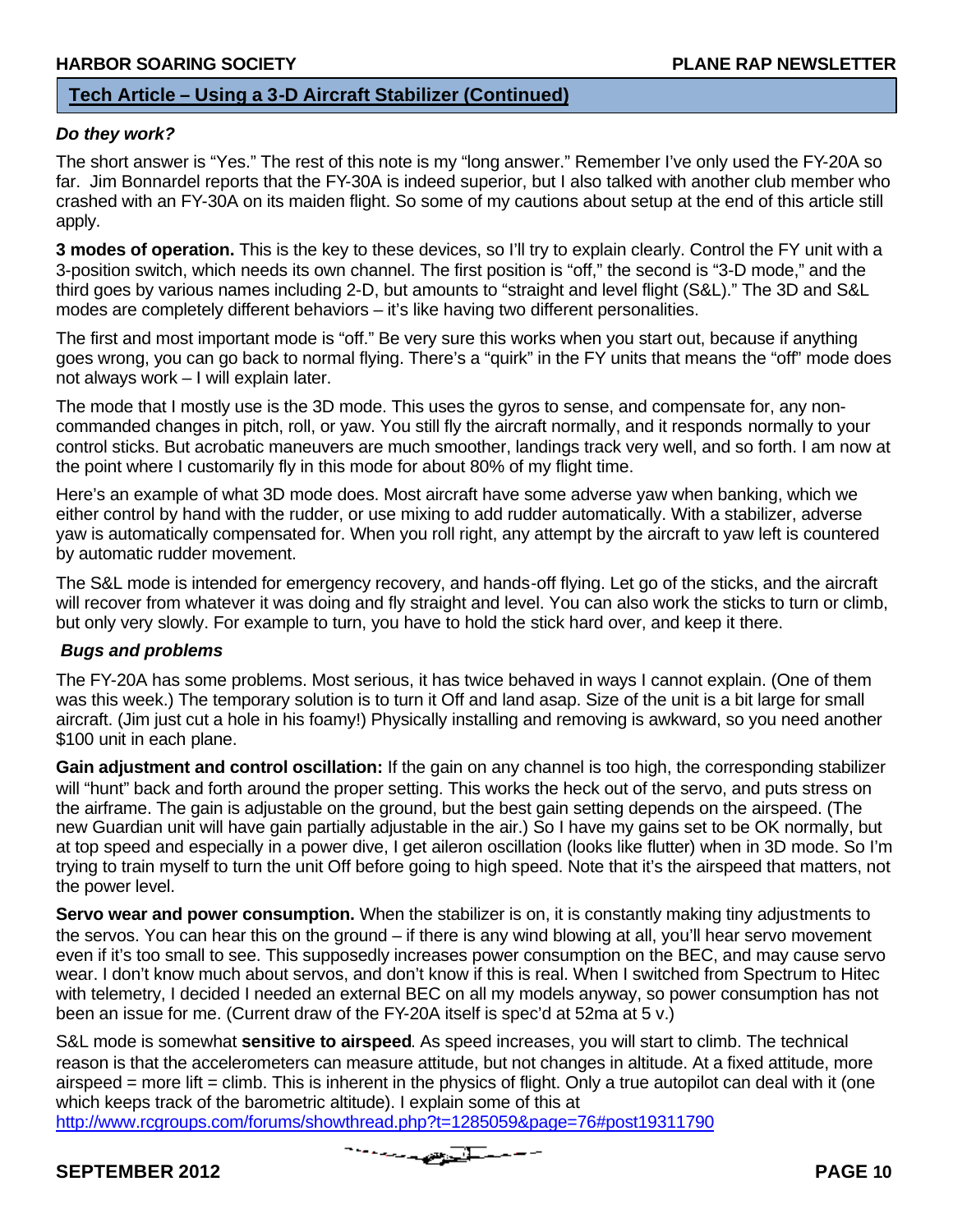#### **Tech Article – Using a 3-D Aircraft Stabilizer (Continued)**

**Bad default on startup:** This caused two early crashes, I suspect. When the FY-20A powers up, it starts in one of the stabilized modes! If anything is wrong with the unit or the setup, this means your plane will behave **flying Field**

in unexpected/ incomprehensible ways. Checking that the transmitter switch is "off" won't help, because the unit is "on" anyway.

#### *Setup and Use*

**Mounting:** Put it in your plane, as near the 3-axis CG as convenient, with the arrow pointing either straight ahead, or straight back. It should be as close to level as practical, although you will be able to "trim out" small deviations from level once you get airborne.

All MEMS accelerometers are sensitive to vibration. I've never found vibration to be a problem (with electric motors); just 2 strips of Velcro for mounting seems to provide enough vibration isolation. But each FY unit comes with an anti-vibration "trapeze." It needs a lot of space to mount, and I have not found it necessary – so far.

**Setup:** Program an additional channel on your TX, tied to a 3 position switch. The channel should be set up similar to a "flaps" channel. Position 1 is no signal, position 3 is full motion, and 2 is a halfway signal. You might need to play with End Point Adjustment on your TX, but I never had a problem.

Connect the Aileron, Elevator, and Rudder channels on your RX to the appropriate stabilizer inputs. Then connect the actual servos to the corresponding stabilizer outputs. Therefore, it's not convenient to switch these devices from one plane to another. Attach the new "control" channel from your RX to the appropriate input on the stabilizer. Caution: the pins on the FY-20A were not well designed (the FY-30A is better), and I always worry about bending a pin.

Now you have to adjust the gains on all 3 channels, using a Phillips screwdriver. Low gain on a channel means the plane responds more gradually to deviations in that axis. I won't go into how to set them, except to say it's best to start with low to very low gain settings.

**Flight Conditions in your TX for turning stabilization on and off.** This gets tricky, it's not well documented, and it took me a while to figure out. They are the easiest way to take care of changing mixing, expo, end points, and other settings automatically when you change stabilizer mode. My TX (Hitec Aurora 9) makes them relatively easy. I have my old hand-flying setup as "Normal Condition," and a "Stabilizer Condition" which shuts off mixing, re-trims, and makes some other changes. The Flight Condition is selected by exactly the same switch that changes stabilizer modes. One big virtue of Flight Conditions is that trimming on the A9 is separate for each Condition. Since the stabilizer is hard to install exactly level in the aircraft, when I turn it on I would otherwise need to re-trim. See http://www.rcgroups.com/forums/showpost.php?p=15080643&postcount=5989 for an explanation of flight conditions.

Calibration is almost never needed. I calibrate when I first install. Thereafter, the manual recommends calibrating only when there is a large temperature change (20 degrees – I assume that is 20 Celsius). Around here, that is rare. I think I've recalibrated once since I got mine installed.

#### *Testing*

Test, test, test. I found out the hard way. On my first flight with the stabilizer, the aircraft acted erratically the moment it took off. I couldn't control it, and ended up flying my Parkzone T-28 into the ground, breaking the fuselage. I rebuilt it, tried again, and flew a few circuits. But again something went wrong, and although I frantically flipped back and forth between Off and S&L modes, I crashed again. (This time the wing separated.) I was a novice flyer at the time; when something similar happened to me this week I was able to recover and after some trial and error got it working again.

The key test is simply moving the aircraft in three dimensions by hand, and watching what the servos and control surfaces do. Change the stabilizer mode, and do it again. Repeat. Run the motor up to full to see

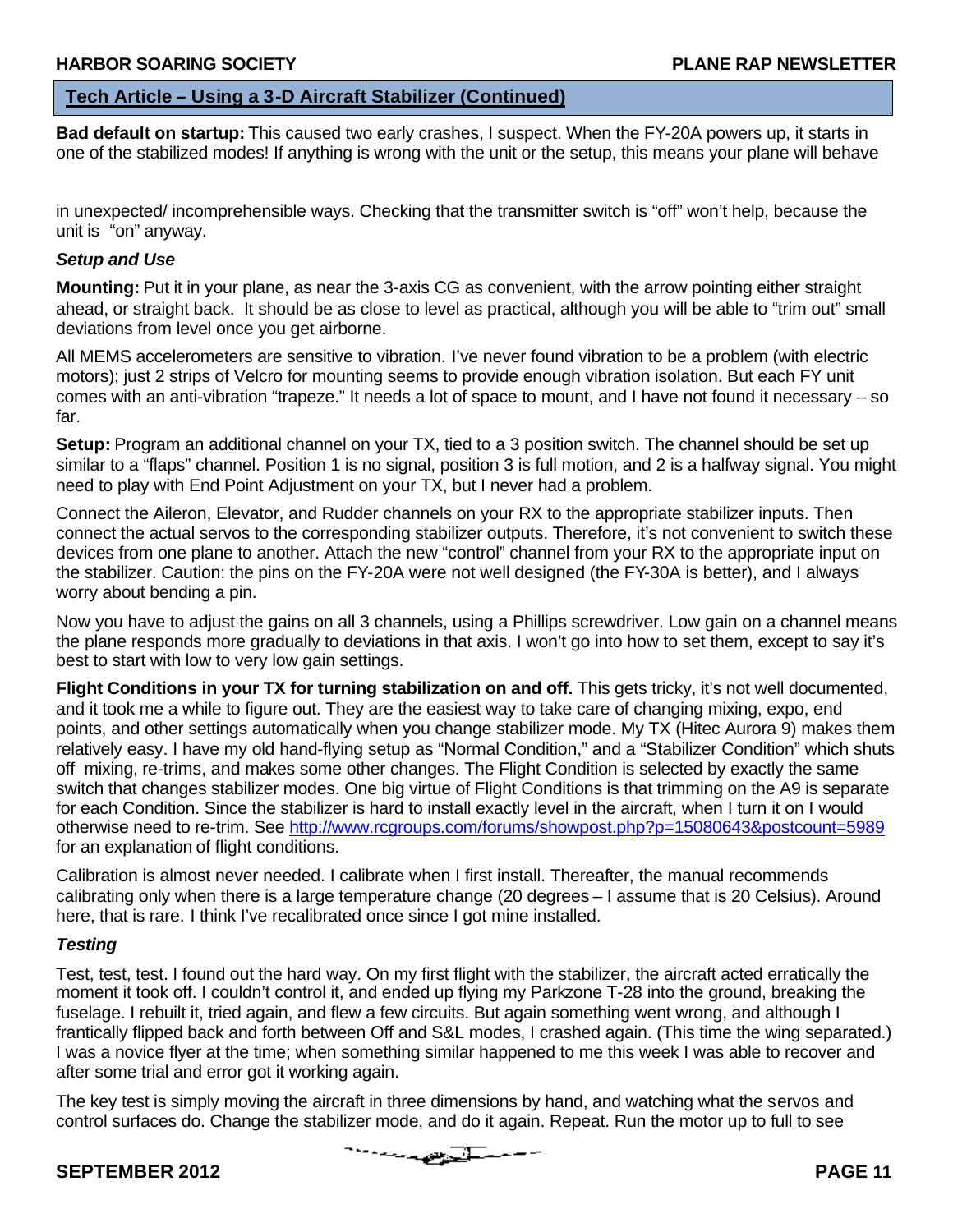#### **Tech Article – Using a 3-D Aircraft Stabilizer (Continued)**

whether there is a lot of vibration. (If so, the red light on the FY unit will go on.) Then try taxiing in different modes, although the control movements are too small to see at any distance. **flying Field**

#### *Operating*

Always know which mode you are in, especially S&L mode. Other than that, it's ridiculously easy to use – try different maneuvers on the different settings to see what happens.

#### *Preflight checklist:*

The stabilizer is always connected between the radio and the servos, so there are no additional connections or adjustments before a flight.

- Power up the transmitter and aircraft in the normal way. Check the lights on the stabilizer.
- Test all 3 axes of flight control with the stabilizer in S&L mode.As you tip the aircraft, the corresponding control surface should try to compensate.
- Then test all 3 axes again with the stabilizer OFF. It is very important to switch the FY units "On" and then "Off" again before takeoff. The reason is bad design – when it first powers up, the FY-20A defaults to S&L mode. Bad, bad, bad.
- Check that the vibration light does not come when you run up the engine.
- Taxi out normally. Flip the stabilizer control to either 3D or Off before takeoff. Do not try to takeoff in S&L mode, because if anything goes wrong, you won't be able to react quickly.
- Take off, and go up to safe altitude before you change the stabilizer mode  $-$  just in case.

Landing: I am still experimenting. 3D mode seems to work very well for lining up and landing. S&L mode won't let you line up (turning radius is too large), but once you are in the groove you can switch S&L on and drop the power.

I will try to write a follow-up to this article in a few months, when I have gotten my hands on the Eagle Tree unit. Until then, if you see me at the field I will be happy to let you fly my Trojan for a few minutes to check out the feel of the FY-20A.

#### **Links for more information**

http://www.rcgroups.com/forums/showthread.php?t=1478346 for running discussion of FY-30A.

http://www.rcgroups.com/forums/showthread.php?t=1596644&highlight=eagl+tree+guardian for announcement of the new, standalone, Guardian stabilizer from Eagle Tree.

#### **It Is With Sadness That We Report The Passing Away Of Don Ramsay**



**SEPTEMBER 2012 PAGE 12** 

The photo (shown left) is of Don Ramsay, with Ross Thomas.

It is with sadness that we report the passing away of Don Ramsay, longtime friend and HSS member, Thursday, august 2, of kidney failure. A Memorial – Celebation of Life Service was held for Don last Sunday, August 26.

We will miss seeing him around the field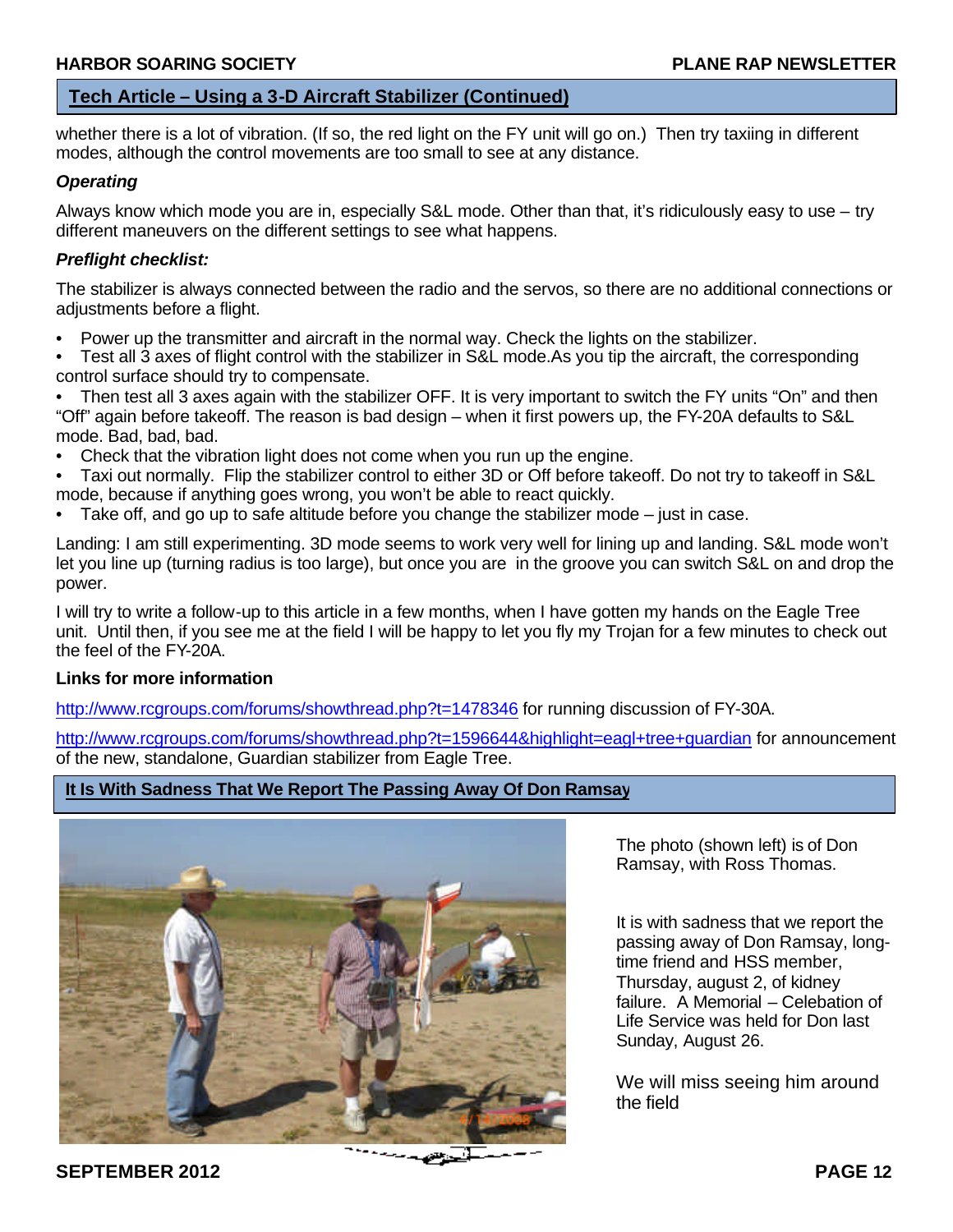### **Plane Rap Classified Ads and Services - For Sale**

This area of the newsletter is free to club members to sell planes, related equipment, and services. Contact Fred Hesse at fhesse@socal.rr.com with any material that you wish to insert here.

### **For Sale: Sig Rascal 110 ARF**





Astro 204 Speed Control (12 lipo cells max) Wingspan 110", Area 1522 square inches Prop 24x12 – 31 Amps, 1300 watts Length 75.75" 4- HS475HB Servos Weight (including motor batteries) 15.43 lb Spectrum AR6200 receiver 1100 mah receiver battery

Astro 60 with super gear box Uses 2- 6 cell lipo motor batteries (not included)

**\$300 with receiver, \$200 without receiver Dennis B. Anderson (714) 531-1320**

#### **Free Website For Model Classified Ads**

Hi I'm Tyler with TheRCSwap.com, and was wondering if anyone in your club owns a small RC business or just has some RC stuff to sell?

TheRCSwap.com is a new free, RC only classifieds site that was made by RC'ers for RC'ers just to help people buy and sell their RC stuff, and help small RC businesses advertise their products/business for free to help drive traffic/sales to their stores.

You can post any amount of ads for free or upgrade your ads to been seen more easily. If you own a website, or a store you can link from our site to yours for free.

Clubs can advertise their Clubs or Events for free as well, just another way to get the word out about your club! If you'd like to know more, just come check us out! Thanks.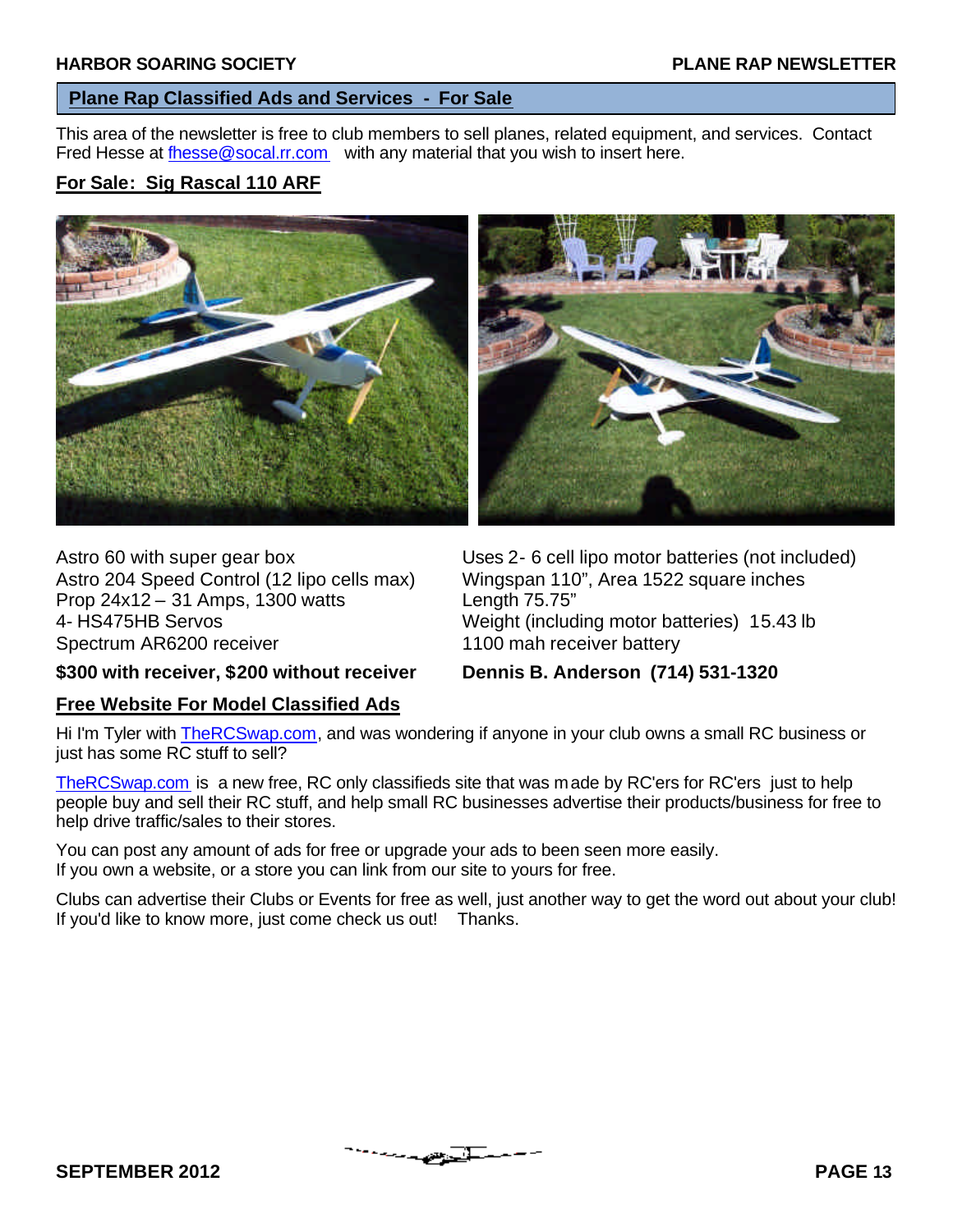#### **Plane Rap Classified Ads and Services - For Sale (continued)**

**Custom laser cutting services** are now provided by GDH Planes, in addition to manufacturing kits. With the currently weak Canadian dollar (we are a Canadian company), it is a great time to use our services and take advantage of the exchange rates, adding to our already reasonable rates (US\$1 is currently equal to about \$1.157 Canadian). Should any of your members require this service, please have them visit our web site at www.gdhplanes.com or email us at LaserCutting@gdhconsulting.ca .

Regards, Glen Harbottle President GDH Consulting Corp. Tel: 905-668-2326 glenh@gdhconsulting.ca

#### **HSS Sponsors**

The following companies are the proud sponsors of Harbor Soaring Society. They give us special offers, and make contributions to our Adopt-A-School program. In return, please support them, and mention that you saw them advertised in the HSS Plane Rap newsletter.

# **ROB'S R/C HOBBIES Sales / Parts / Repair**

# **Radio Control Airplanes, Helicopters, and Cars. 15071 Goldenwest St. Huntington Beach S.W. Corner of Goldenwest & Bolsa Ave (714) 372-3777**

All HSS Club members with proof of club membership, will get a 7&3/4% discount on most parts and accessories. Discount does not apply to plane kits, helicopter kits, radios, and other already marked down products. Please ask staff if you have any further questions.

Robsrchobbies.com robsrchobbies@earthlink.net

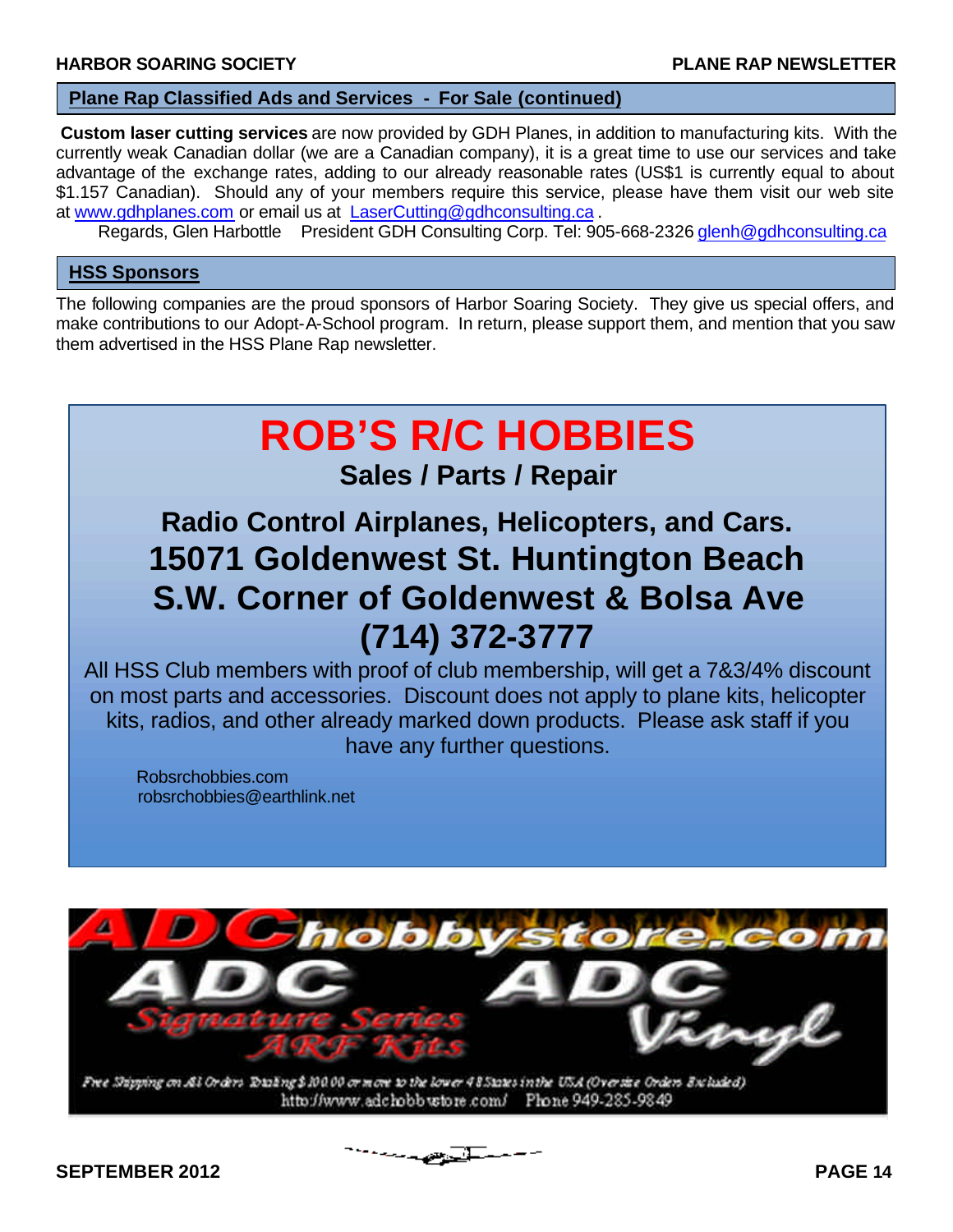#### **HSS Sponsors (continued)**

|                     | <b>HOBBY CLUB</b>                     |
|---------------------|---------------------------------------|
|                     | "Only the best from around the World" |
| <b>Alberto Dona</b> |                                       |
| Director            | www.HobbyClub.com                     |
|                     | P.O. Box 6004                         |



# **GYRO HOBBIES**

# **23052 LAKE FOREST DRIVE, UNIT 2-C**

**(Lake Forest Drive and Moulton Parkway, by the 5 Freeway)**

**LAGUNA HILLS, CA 92653**

**Phone: 888-748-7697**

**www.gyrohobbies.com**

المتعصبات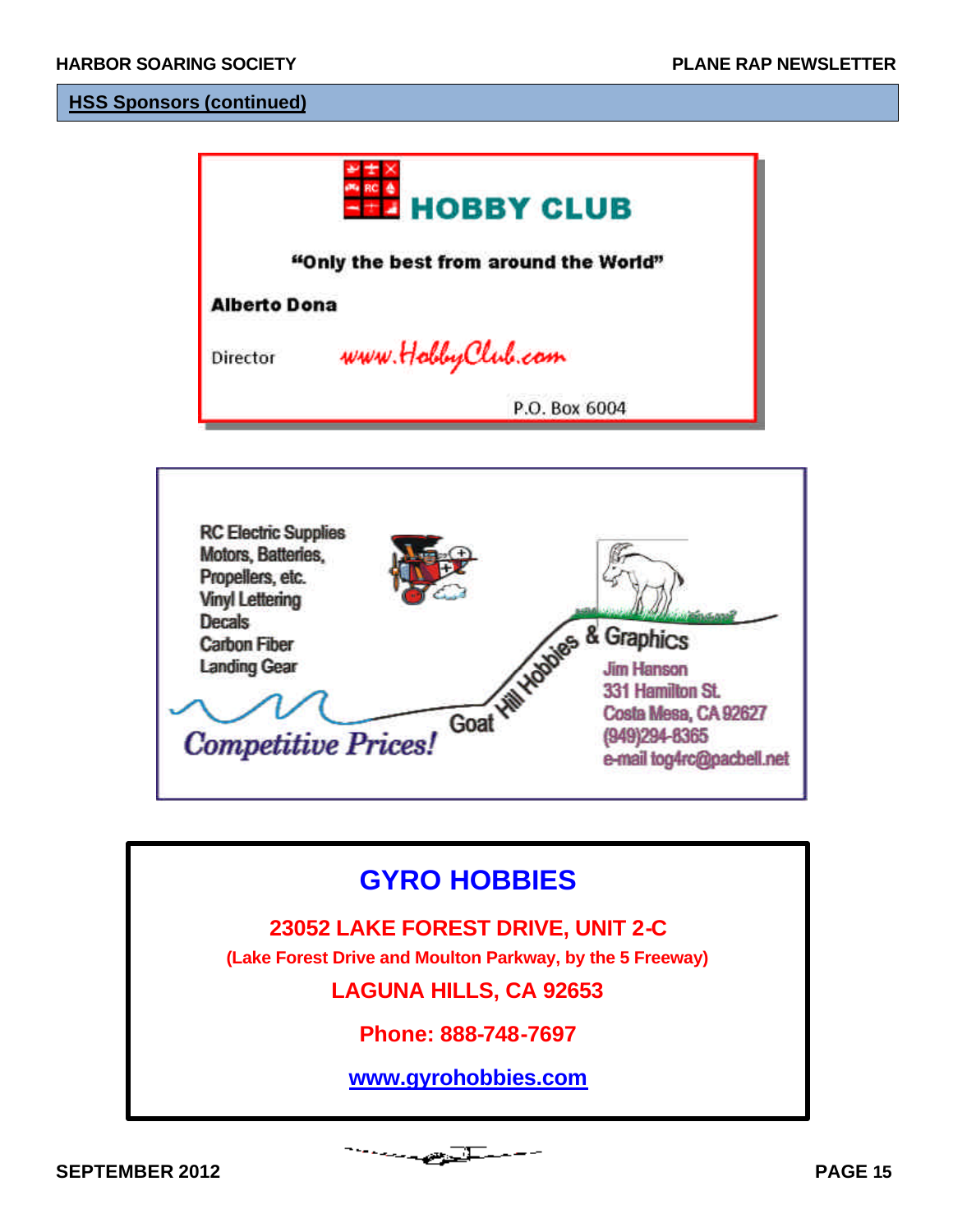#### **HARBOR SOARING SOCIETY MEMBERSHIP APPLICATION FOR 2012**

#### *P.O. Box 1673 Costa Mesa, CA 92626 AMA Chartered Club # 128*

*AMA's Oldest Chartered Soaring Club Gold Leader Club, 2012; Silver Leader Club Since 2009*

 I understand that by applying for membership in the Harbor Soaring Society, I must be a current member of the AMA. **Please Print**

| <b>NAME</b>                                                                                                                                                                                                                                                                                                              |              | Home Ph.# |                                                                                                                                                                                                                                                                                                                        |  |
|--------------------------------------------------------------------------------------------------------------------------------------------------------------------------------------------------------------------------------------------------------------------------------------------------------------------------|--------------|-----------|------------------------------------------------------------------------------------------------------------------------------------------------------------------------------------------------------------------------------------------------------------------------------------------------------------------------|--|
| <b>ADDRESS</b>                                                                                                                                                                                                                                                                                                           |              |           |                                                                                                                                                                                                                                                                                                                        |  |
|                                                                                                                                                                                                                                                                                                                          | <b>STATE</b> | Zip       | <b>E-MAIL</b>                                                                                                                                                                                                                                                                                                          |  |
| AMA #                                                                                                                                                                                                                                                                                                                    |              |           | (PROOF OF STATUS REQUIRED, Xerox copy OK)                                                                                                                                                                                                                                                                              |  |
| <b>DATE OF BIRTH</b>                                                                                                                                                                                                                                                                                                     |              |           | <b>Example 20 Frequency channels used 1997 / 1997</b>                                                                                                                                                                                                                                                                  |  |
| NEW APPLICANTS (Without Name Tag)--(17 years and older) = \$20.00<br>$\Box$<br>SENIOR MEMBER (Renewal W/O Name Tag)(17 years and older) = \$20.00<br>$\Box$<br>JUNIOR MEMBER ------------(16 years and under), = $$10.00$<br>$\Box$<br>Optional or Extra HSS Name tag------------ = \$15.00; including mailing<br>$\Box$ |              |           | □ I hereby give my permission to publish my [ NAME ], [ ADDRESS ], [ PHONE ], [ E-MAIL                                                                                                                                                                                                                                 |  |
| not be published). Note that newsletter is published on club web site.<br>I request E-mail delivery of the monthly newsletter. (Include E-mail address above.)<br>$\Box$<br>$\Box$                                                                                                                                       |              |           | ADDRESS 1 in the monthly newsletter. (Strike out any element of personal information that should<br>I request printed copy of the monthly newsletter by U.S. Mail. Printing and mailing = \$20/year.                                                                                                                   |  |
| My interests in radio control flying include (Check all that apply including future interests):                                                                                                                                                                                                                          |              |           |                                                                                                                                                                                                                                                                                                                        |  |
| Thermal Duration Gliders ______ Slope Soaring Gliders _________ RES Gliders _                                                                                                                                                                                                                                            |              |           | Large Scale Gliders _______________Hand Launched Gliders ___________Electric Motor Gliders ___<br>Park Flyer Electric Planes _____ Acrobatic Electric Planes _____ Scale Electric Planes ___<br>Electric Pylon Racing ___________ Indoor Electric Planes ___________Electric Helicopters ____                          |  |
|                                                                                                                                                                                                                                                                                                                          |              |           | Applicants making application for senior membership between July 1st and October 31st pay a reduced<br>rate of \$10.00 (Name tag extra). New applicants making application between November 1st and December<br>31st will pay the annual rate indicated above and such dues will make the new member paid in full from |  |

31st will pay the annual rate indicated above and such dues will make the new member paid in full from November 1st through the following year. A signature is required from all Harbor Soaring Society members, and applicants, agrĕeing to comply̆ with the current AMA Safety Code and the current HSS General Field rules and Field Safety Rules. Note that a City of Costa Mesa permit is required to fly at Fairview Park. Obtain this from the Costa Mesa Parks and Recreation Department. Cost is \$20

*The undersigned attests that: I will operate my model using only radio control frequencies currently allowed by the FCC. Further, any transmitter that I use at any designated HSS flying field must be manufactured to meet the AMA/FCC specifications for model aviation. I understand that my failure to comply with the above restrictions will result in nullification of liability coverage for damages caused or claimed.*

**SIGNATURE:\_\_\_\_\_\_\_\_\_\_\_\_\_\_\_\_\_\_\_\_\_\_\_\_\_\_\_\_\_\_\_\_\_\_\_DATE\_\_\_\_\_\_\_\_\_\_\_\_\_\_\_\_\_**

**Total dues owed and attached: \$\_\_\_\_\_\_\_\_\_\_\_**

*SIGNATURE OF CLUB OFFICER RECEIVING APPLICATION* **\_\_\_\_\_\_\_\_\_\_\_\_\_\_\_\_\_\_\_\_\_\_\_\_\_**

Rev: 28 January 2012

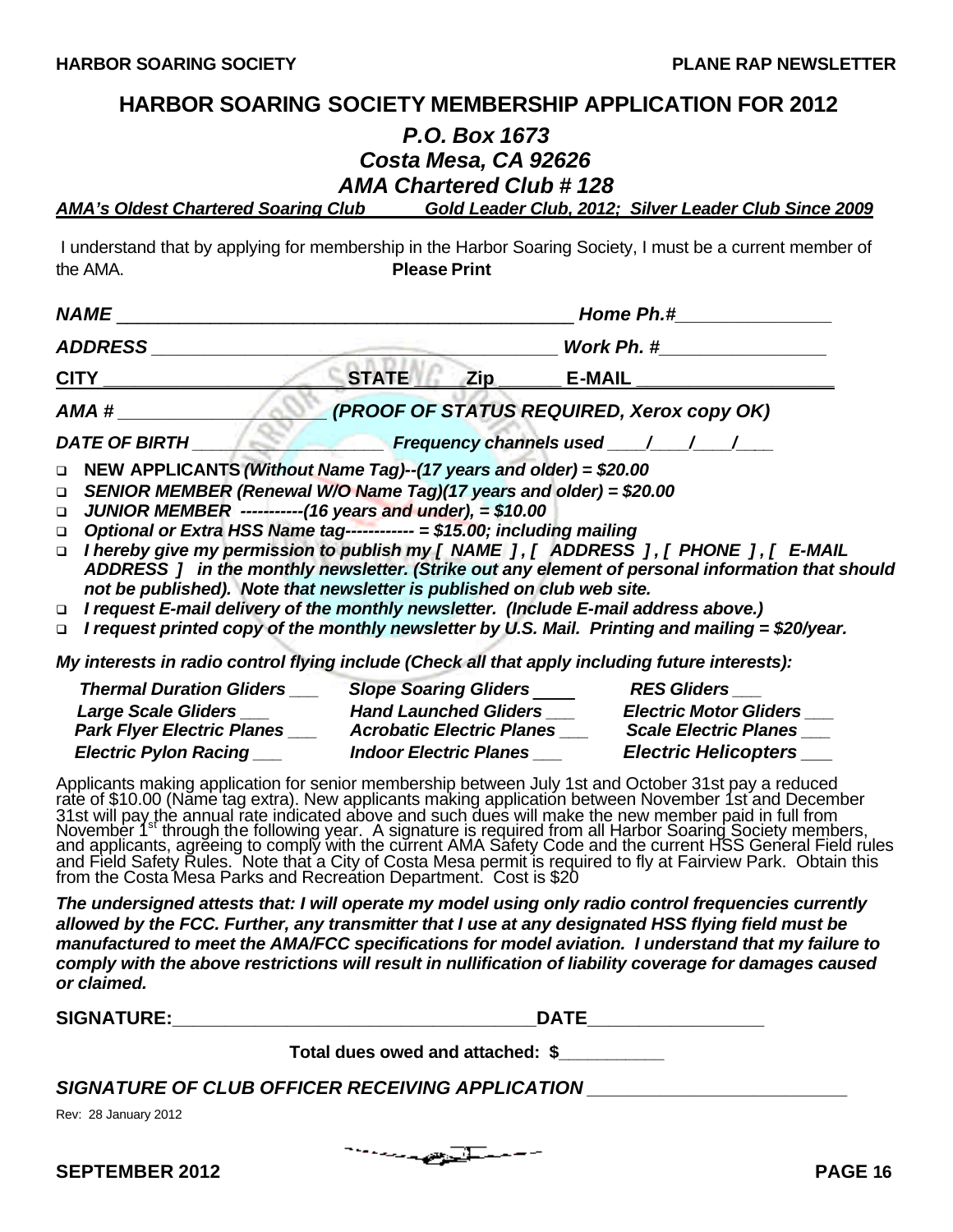## **HSS MEMBERSHIP SURVEY – 2011 - 2012**

Please take a few minutes to share your flying-related information with the HSS board so that we can better maintain and enhance the enjoyment of flight for you and all Fairview flyers. Thanks!

| Name<br>Date <u>Date</u>                                                                                                                                                                                                      |
|-------------------------------------------------------------------------------------------------------------------------------------------------------------------------------------------------------------------------------|
| 1. What kind of RC flying/planes do you enjoy? (1=favorite, 2=next, etc):                                                                                                                                                     |
| Glider: Winch launch__ Hi-start__ Slope__ Hand-launch__ Other____________________                                                                                                                                             |
| E-power: Powered Sailplanes____ Scale____ Sport___ Acrobatic__ 3D__ Speed___ Helicopter/autogyro __                                                                                                                           |
| Other-such as the contract of the contract of the contract of the contract of the contract of the contract of the contract of the contract of the contract of the contract of the contract of the contract of the contract of |
| 2. Where do you prefer to fly at Fairview? (1, 2, 3, etc) Sailplane area $\_\_$ Slope $\_\_$ Runway $\_\_$ Other $\_\_$                                                                                                       |
| 3. Which days do you usually fly? Weekday Saturday Sunday                                                                                                                                                                     |
| 4. When is your usual time? Early AM___ Mid-late AM___ Noon___ Early PM___ Late PM___                                                                                                                                         |
| 5. How often do you usually fly? Almost Daily__ Two-three days/week __ Every week or so__ Less__                                                                                                                              |
| 6. At the field what do you prefer to do? Mostly fly__ Mostly socialize___ Both equally___                                                                                                                                    |
| 7. What kind of activities would you best enjoy at the field? (1=favorite, 2=next, etc):                                                                                                                                      |
|                                                                                                                                                                                                                               |
| Fun flys__ Swap meets__ Displays__ Airshows__ Social activities__ breakfasts__ BQ lunches/dinners___                                                                                                                          |
| Other-such as                                                                                                                                                                                                                 |
|                                                                                                                                                                                                                               |
| 10. Do you belong to any other RC club(s)? ___ 11. Which? ______________________                                                                                                                                              |
| 12. Do you read the HSS Plane Rap ___Comments? Suggestions _____________________                                                                                                                                              |
| 13. Do you visit/use the HSS web site? ___ Comments? Suggestions? __________________________________                                                                                                                          |
| 14. Do you attend HSS meetings? Usually_____ Sometimes_____ Seldom____ Never____                                                                                                                                              |
| Comments? Suggestions? Speaker/Subject Ideas? National Comments? Suggestions? Speaker/Subject Ideas?                                                                                                                          |
| 15. Are you retired? __ 16. Do you have any special skill, expertise, experience or time which you                                                                                                                            |
| 17. Would you help out occasionally with small simple club projects (one-two hours)?                                                                                                                                          |
| 18. Would you consider donating planes, equipment, funds or other for club purposes?                                                                                                                                          |
| <b>Comments? Suggestions?</b>                                                                                                                                                                                                 |
| 19. What can the club do better as to the field, membership services, etc? Comment? Suggestions?                                                                                                                              |
| 20. Would you consider serving as a HSS board member? __ Contest Director? __ Trainer? __                                                                                                                                     |
| Committee member? __ Special Projects helper? __ Meeting speaker? __ Other?                                                                                                                                                   |
| Thanks for your info! Please: respond as instructed in the on-screen survey; or email via: www.1hss.org;                                                                                                                      |
| Or mail to: Harbor Soaring Society . P.O. Box 1673. Costa Mesa, CA 92626                                                                                                                                                      |

--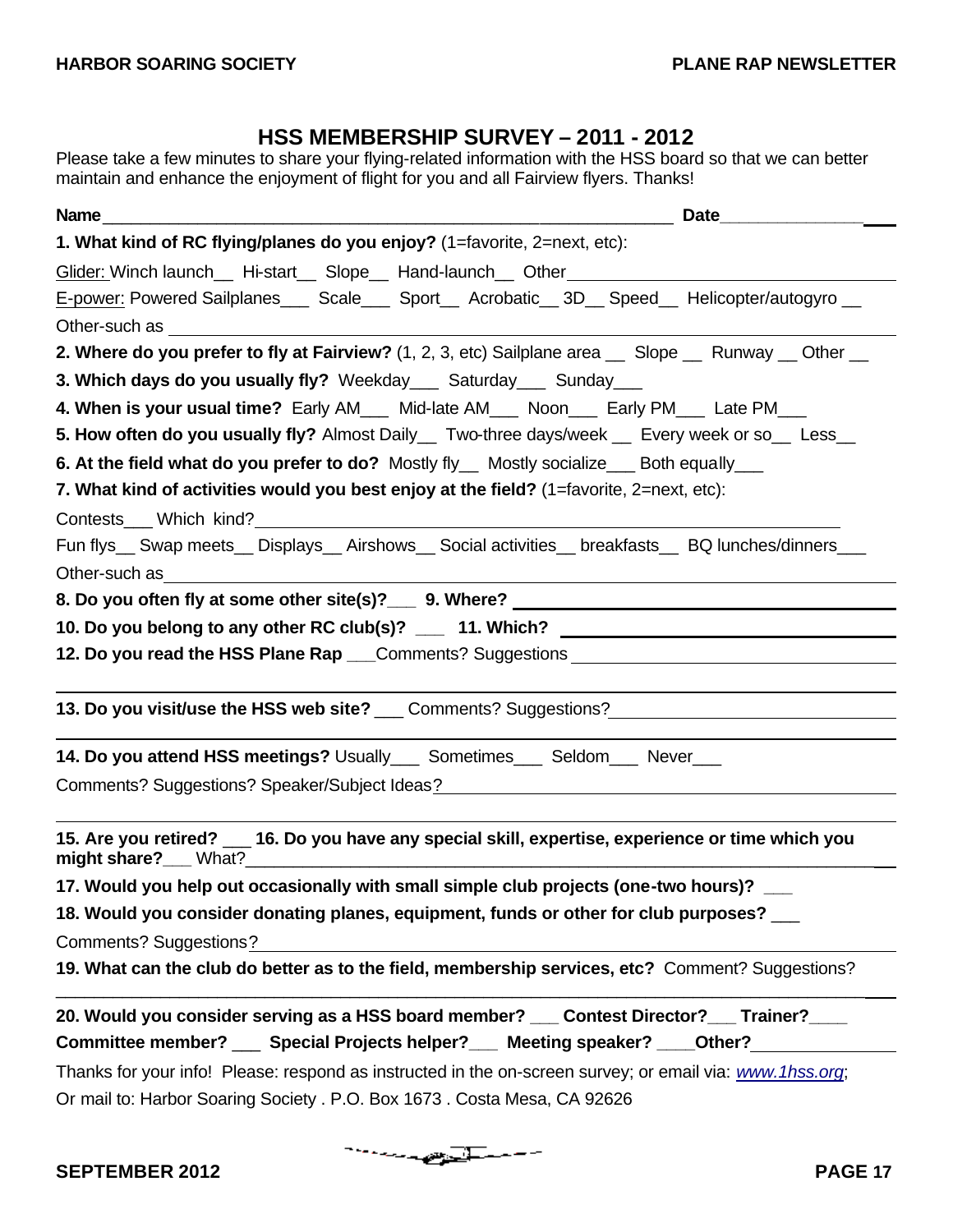### **HSS Sponsors (continued)**